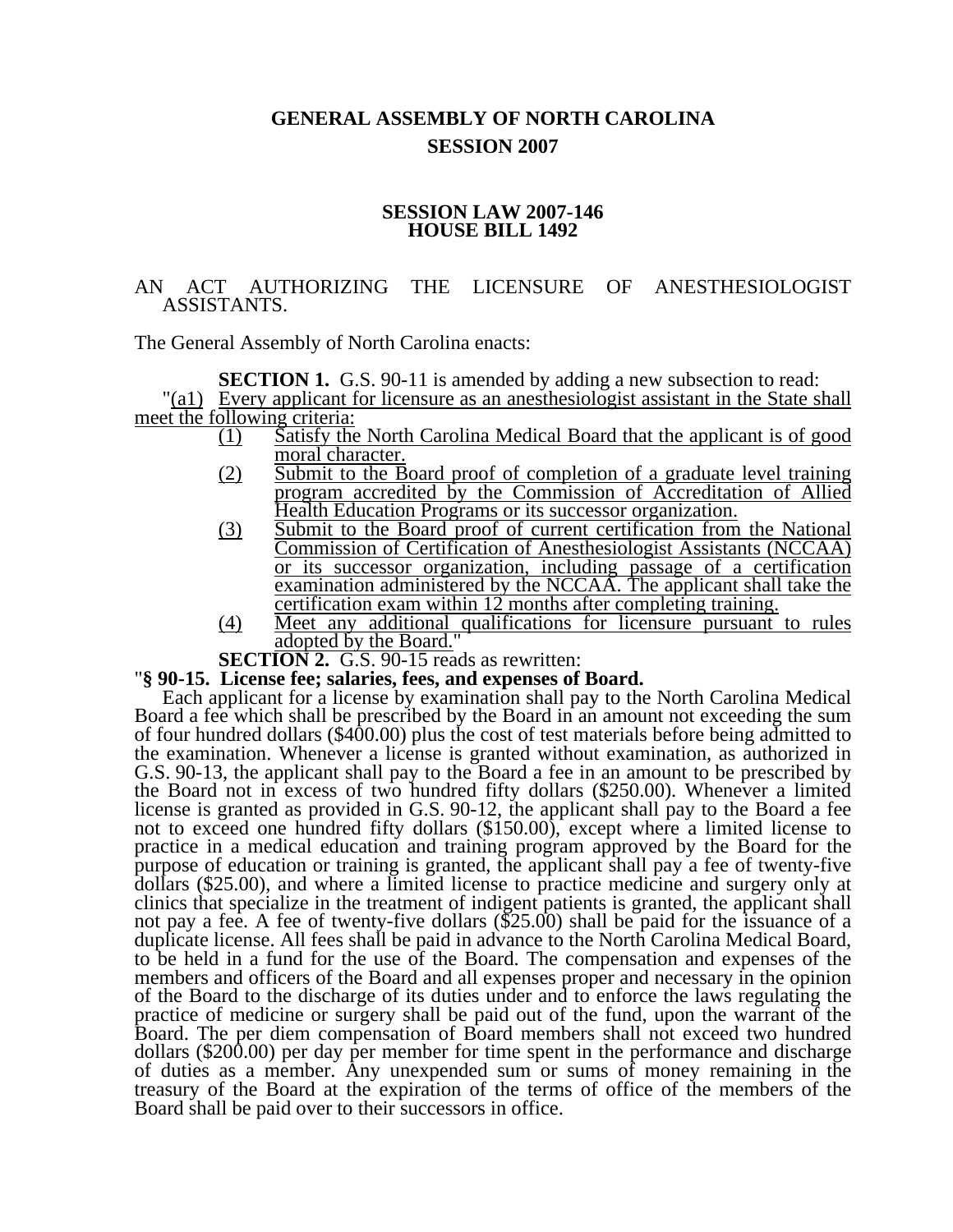For the initial and annual registration-licensure of an assistant to a physician, the Board may require the payment of a fee not to exceed a reasonable amount.

For the initial and annual licensure of an anesthesiologist assistant, the Board may require the payment of a fee not to exceed one hundred fifty dollars (\$150.00)."

**SECTION 3.** G.S. 90-18(c) is amended by adding a new subdivision to read: "(c) The following shall not constitute practicing medicine or surgery as defined in subsection (b) of this section:<br>  $\frac{1}{20}$  The provision

The provision of anesthesia services by a licensed anesthesiologist assistant under the supervision of an anesthesiologist licensed under Article 1 of this Chapter in accordance with rules adopted by the Board."

**SECTION 4.** Article 1 of Chapter 90 of the General Statutes is amended by adding a new section to read:

### "**§ 90-18.5. Limitations on anesthesiologist assistants.**

(a) Any person who is licensed to provide anesthesia services as an assistant to an anesthesiologist licensed under Article 1 of this Chapter may use the title 'anesthesiologist assistant.' Any other person who uses the title in any form or holds himself or herself out to be an anesthesiologist assistant or to be so licensed without first obtaining a license shall be deemed in violation of this Article. A student in any anesthesiologist assistant training program shall be identified as a 'student anesthesiologist assistant' or an 'anesthesiologist assistant student,' but under no circumstances shall the student use or permit to be used on the student's behalf the terms 'intern,' 'resident,' or 'fellow.'

(b) Anesthesiologist assistants are authorized to provide anesthesia services under the supervision of an anesthesiologist licensed under Article 1 of this Chapter under the following conditions:

- (1) The North Carolina Medical Board has adopted rules governing the provision of anesthesia services by an anesthesiologist assistant consistent with the requirements of subsection (c) of this section.
- (2) The anesthesiologist assistant holds a current license issued by the Board or is a student anesthesiologist assistant participating in a training program leading to certification by the National Commission for Certification of Anesthesiologist Assistants and licensure as an anesthesiologist assistant under G.S. 90-11(a1).

(c) The North Carolina Medical Board shall adopt rules to implement this section that include requirements and limitations on the provision of anesthesia services by an anesthesiologist assistant as determined by the Board to be in the best interests of patient health and safety. Rules adopted by the Board pursuant to this section shall include the following requirements:

- (1) That an anesthesiologist assistant be supervised by an anesthesiologist licensed under this Article who is actively engaged in clinical practice and immediately available on-site to provide assistance to the anesthesiologist assistant.
- (2) That an anesthesiologist may supervise no more than two anesthesiologist assistants or student anesthesiologist assistants at one time. The limitation on the number of anesthesiologist assistants and student anesthesiologist assistants that an anesthesiologist may supervise in no way restricts the number of other qualified anesthesia providers an anesthesiologist may concurrently supervise. After January 1, 2010, the Board may allow an anesthesiologist to supervise up to four licensed anesthesiologist assistants concurrently and may revise the supervision limitations of student anesthesiologist assistants such that the supervision requirements for student anesthesiologist